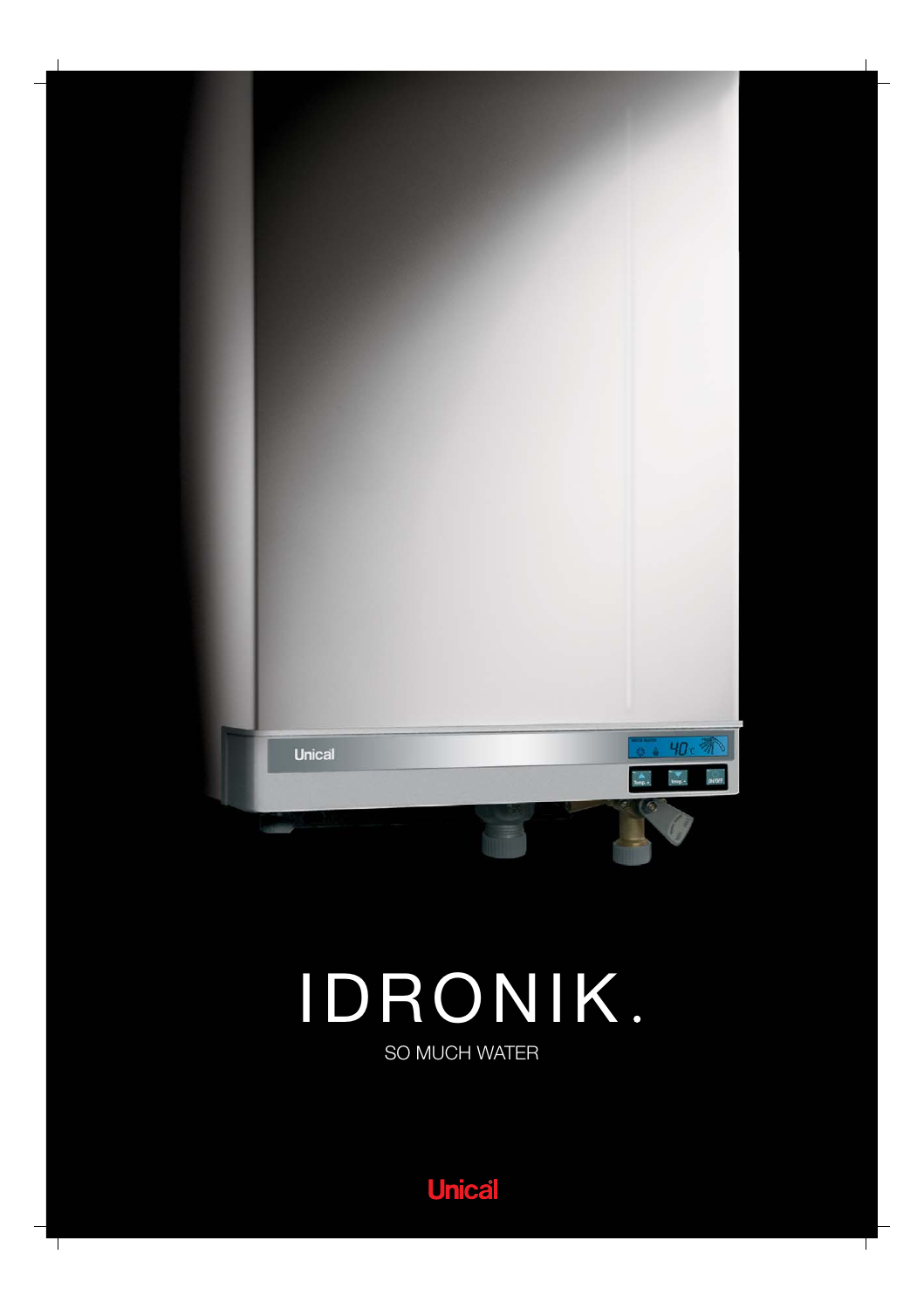## *high performances Small dimensions*



| <b>MODEL</b>         |                    | Output<br>min/max<br>kW | Efficiency<br>% |  |
|----------------------|--------------------|-------------------------|-----------------|--|
| <b>IDRONIK TN 14</b> | natural<br>draught | $12,5+25$               | 91,5            |  |
| <b>IDRONIK TS13</b>  | forced<br>draught  | $8,5+22,5$              | 91              |  |
|                      |                    |                         |                 |  |

UNICAL, strong of more than thirty years experience in heating boiler field, presents one innovative range of instantaneous gas water heaters, for natural gas and LPG operation.

#### **IDRONIK TN chimney version, natural draught**

#### **IDRONIK TS room sealed, forced draught**

A beguiling and modern design for ultra-compact appliances, conceived for actual living spaces, where the dimensions (*only 11 cm thick the model TS and 15 cm the model TN*) have to be reduced to the minimum and, on the contrary, the performances must satisfy the maximum user's needs.

But, not only the aesthetical and dimensional characteristics answer to the most actual concept of "household electrical apparatus", but also the operational characteristics that are positioned on the highest levels of the category, both, for the D.H.W. production and the temperature drawing constance and, last, but not least, for the high efficiencies that, combined with the low polluting emissions, are demonstration of new high technologies applied to a gas water heater.

- *Compactness*
- *Innovative electronics*
- *Constructive technology*
- *High level performances*
- *Silentness*
- *Design*
- *Friendly use*

All these are the characteristics that mark this water heater line.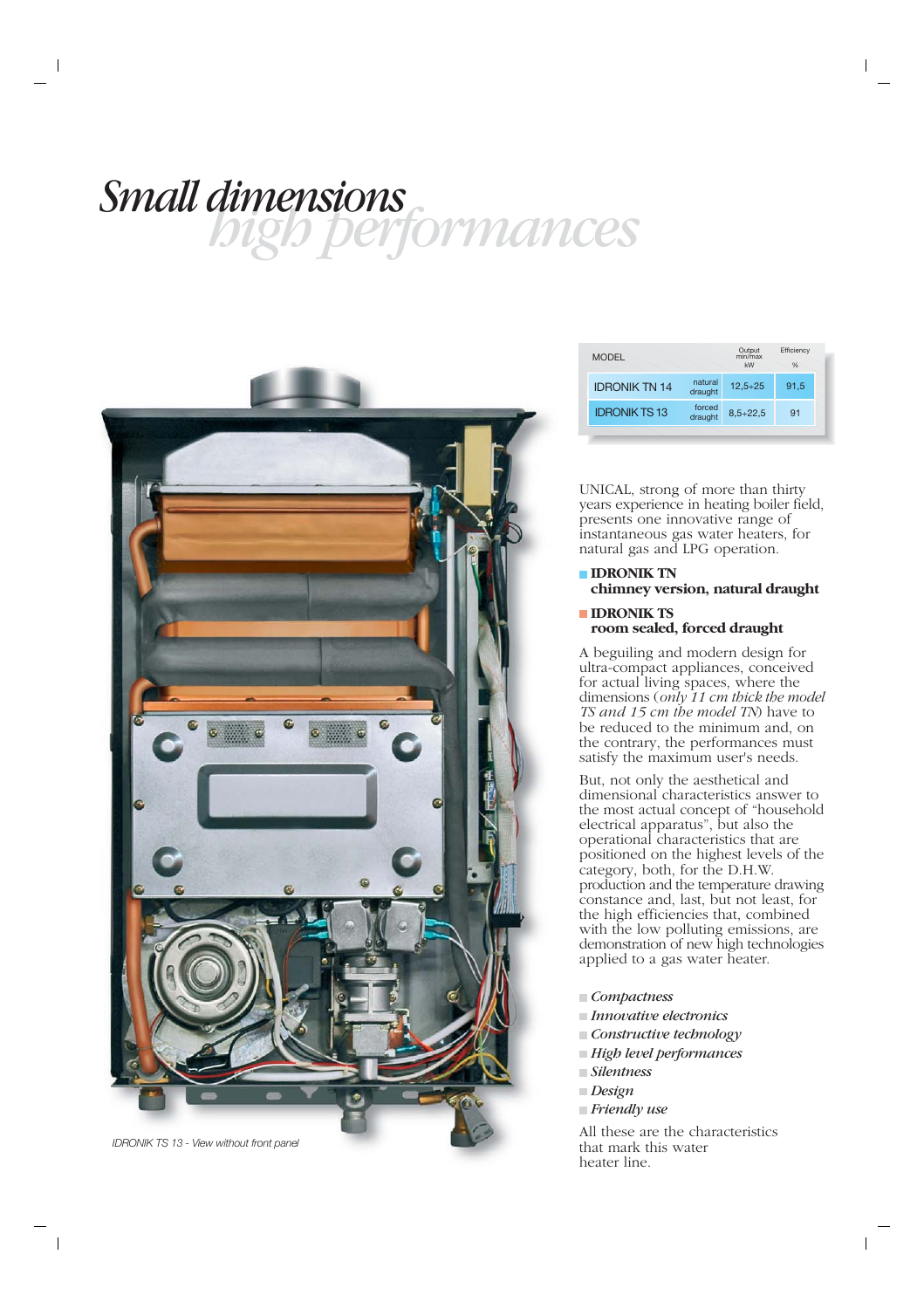

#### *Two section burner*

Characterized by two ramps able to operate separately or together .

This detail allows a precise water temperature control, also at low flow rates, guarantying a high comfort during the shower and consumptions reduced to the minimum.

#### *Ultra-flat, wet room heat exchanger*

Among the most compact ones of the category, it distinguishes for the careful study of the heat exchange with the circulating water. The efficiency attains and exceeds the 90% to guarantee the maximum performances at the minimum costs. In addition to that, the high efficiency smoke hood allows a silent smoke evacuation.











#### *Panel board*

- touch buttons
- memory of the last selected temperature
- summer/winter selector
- indication, through display, of water drawing, flame presence, fan operation and temperature
- error code indication

#### *Fast drawing*

In less than 10 seconds it is possible to have warm water at the water heater outlet.

#### *Very sensitive to the low water flow rates and pressures*

Also with low water mains pressure and reduced flow rates, thanks to the sophisticated software, the water drawing remains constant.

*D.H.W. production* **13 litres per minute**

**(**∆**T 25)**







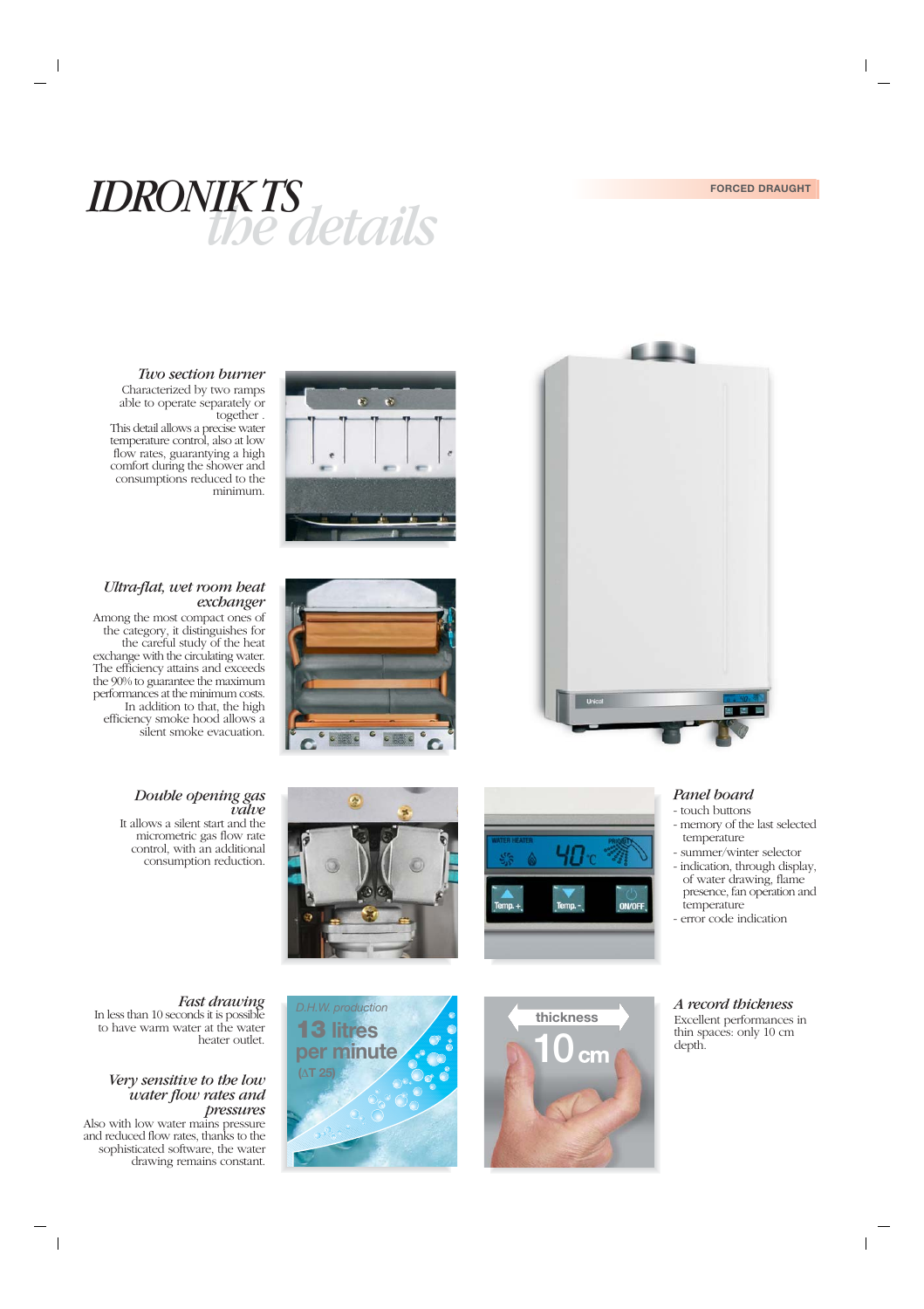# *control and safety IDRONIK TS*

| Fan                                    | Combustion          |       | Temperature /<br>error code | Water<br>available              |
|----------------------------------------|---------------------|-------|-----------------------------|---------------------------------|
|                                        |                     |       |                             |                                 |
|                                        |                     |       |                             |                                 |
|                                        | <b>WATER HEATER</b> |       |                             |                                 |
|                                        |                     |       |                             |                                 |
|                                        | Temp. +             | Temp. | ON/OFF                      |                                 |
|                                        |                     |       |                             |                                 |
| Water temperature<br>adjusting buttons |                     |       |                             | Ignition /<br>extinction button |

## *Certification*

IDRONIK TS is an appliance certified according to the European Directive 90/396/CE, as a guarantee of high efficiency and safe operation.

| CERTIgaz                                                                                                                                                                         |                                                                                          | Certificat               |
|----------------------------------------------------------------------------------------------------------------------------------------------------------------------------------|------------------------------------------------------------------------------------------|--------------------------|
|                                                                                                                                                                                  | (Directives 90/396/CEE + Apparells & gaz >)<br>in Gas appliances > 90/396/EEC Directive) |                          |
|                                                                                                                                                                                  | Numéro: 1312BU5075                                                                       |                          |
| CERTIGAZ, après examen el véritcatoris, certife que l'appareil :<br>CERTICAZ, after examination and verifications, certifies that the appliance :                                |                                                                                          |                          |
| - Fabricul par :<br>Manufactured by:                                                                                                                                             | UNICAL AG SpA<br>Via Roma, 123<br><b>LABO33 CASTEL D'ARIO (MN)</b>                       |                          |
| Marque commerciale et modèle(s) :<br>Trade mark and incollector                                                                                                                  | UNICAL<br>> IDRONIK TS 13<br>> IDRONECTN 14                                              |                          |
| - Genre de l'appareil :<br>Kind of the appliance :                                                                                                                               | CHAUFFE EAU INSTANTANE<br>INSTANTANEOUS WATER HEATER                                     |                          |
| - Designation du type :<br>Tuese classics artists :                                                                                                                              | <b>IDRONIK</b>                                                                           |                          |
| Pays de destination<br><b><i>Cashination countries</i></b>                                                                                                                       | <b>Pressions Inthart</b><br><b>Pressures (milet)</b>                                     | Categories<br>Categories |
| DEAR ROTATION AND<br>AT CH-TR-HR-CZ-SK-SI<br>BG-CN-RU-RO                                                                                                                         | 28                                                                                       | <b>IZM</b>               |
| <b>HU-BA</b>                                                                                                                                                                     | Ħ                                                                                        | <b>ISM</b>               |
| LV-EE-LT-PL-LU                                                                                                                                                                   | ×                                                                                        | 128                      |
| est contame aux exigences essentelles des directives « Apparells à par » 90/396/CEE<br>is in conformity with expertise requirements of \$92006/EEC + Gas appliances + Directive. | CERTICAZ<br>Le Directeur Général.<br>Kris DE WITT                                        |                          |
| cafese<br>In : 18 January 2010                                                                                                                                                   |                                                                                          |                          |

### *"MPS" guaranteed safety*

Output, efficiency and friendly use are nothing if the safety is missing.

For this reason IDRONIK TS is equipped with the system *MPS - Multiple Safe Protection* (total safety protection), thanks to which any potential risk is under control:

#### **protections**

IDRONIK TS has a safety set that impedes:

- *over-heatings and over-charges*
- *sudden extinctions and fan failures*
- *short circuits and overpressures*
- *freezing;*

#### *continuous self-diagnostics*

the internal microprocessor manages the periodical check of the water heater operational state;

*safety lockout*

it cuts the gas to the burner in case of serious failures.

### *And more…*

IDRONIK TS is equipped with:

- *digital display* that shows the temperature set point (adjustable between  $35$  and  $60^{\circ}$ C) and indicates, thanks to the on board electronics, the failure codes: this will help in detecting any possible problem;
- *temperature digital control:* a sensor controls the water temperature and informs the on board CPU that acts on the modulating gas valve;
- *summer/winter setting:* it allows sensible saving by exploiting the different inlet water temperature and/or the different hot water temperature set point;
- *memory of the last selected temperature* for an immediate use of the hot water
- *removable front cover* for an easy service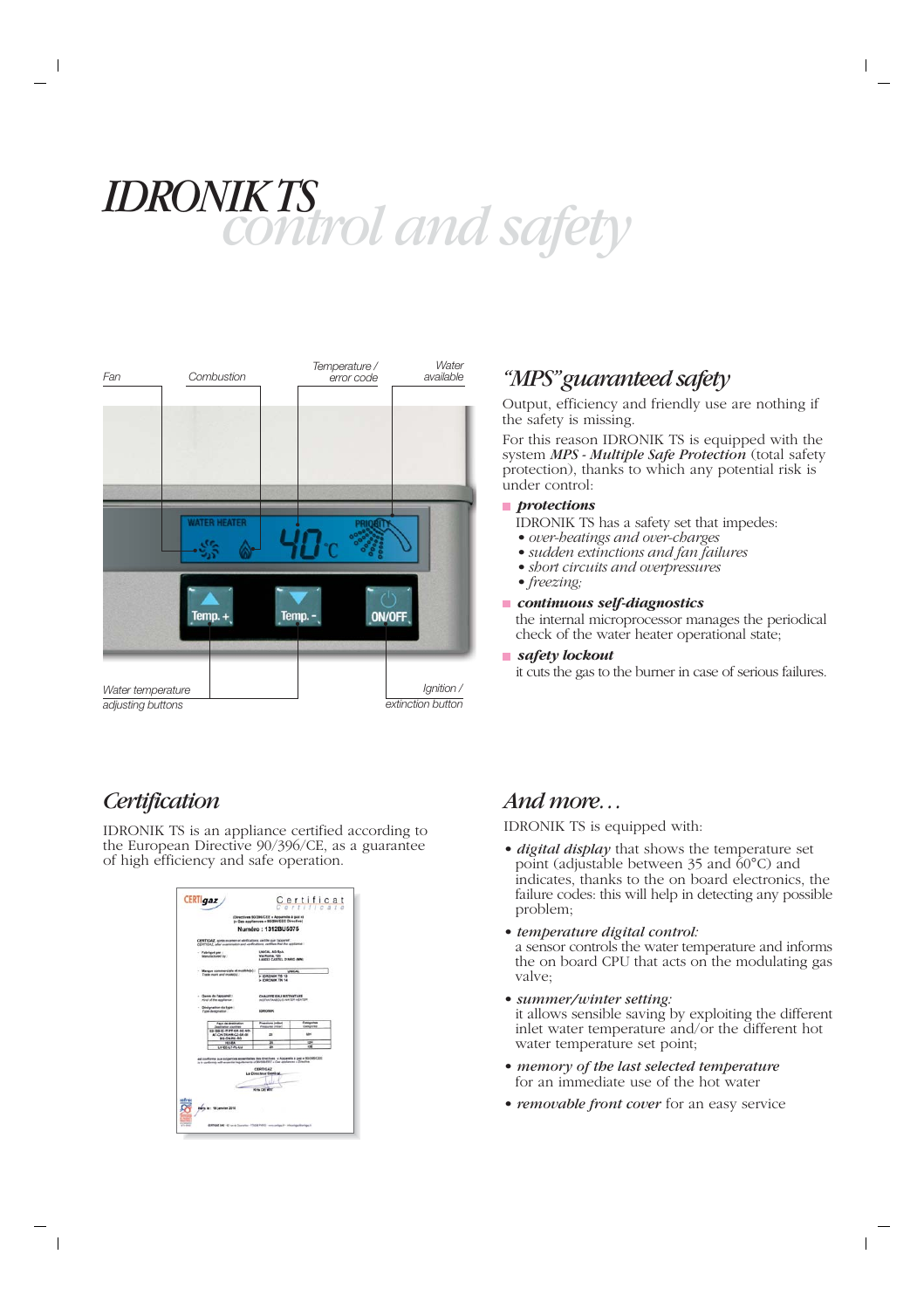

#### *Heat exchanger with high efficiency wet combustion chamber*

Designed with the same geometry of the one of TS version is characterized by the output developed in compact dimensions and an immediate adequacy to the requested temperature. In addition to that, the high efficiency smoke hood allows a silent smoke evacuation.

#### *Fast drawing*

In less than 10 seconds it is possible to have warm water at the water heater outlet.







#### *Panel board*

Simple and functional, with a clear temperature indication and manual selectors for the seasonal optimisation of the efficiencies.





*A record thickness* Excellent performances in thin spaces: only 15 cm depth.

## *Certification*

IDRONIK TN is an appliance certified according to the European Directive 90/396/CE, as a guarantee of high efficiency and safe operation.

|                                                                                                                                                                                 |                                                                                          | Certificat               |  |
|---------------------------------------------------------------------------------------------------------------------------------------------------------------------------------|------------------------------------------------------------------------------------------|--------------------------|--|
|                                                                                                                                                                                 | (Directives 90/396/CEE + Apparells & gaz >)<br>in Gas appliances > 90/396/EEC Directive) |                          |  |
|                                                                                                                                                                                 | Numéro: 1312BU5075                                                                       |                          |  |
| CERTIGAZ, après examen et vérifications, certife que l'appareil :<br>CERTICAZ, after examination and verfications, certifies that the appliance :                               |                                                                                          |                          |  |
| - Fabrique par :<br>Manufactured by:                                                                                                                                            | UNICAL AG SpA<br>Via Roma, 123<br>1-46033 CASTEL D'ARIO (MN)                             |                          |  |
| Marque commerciale et modèle(s) :                                                                                                                                               |                                                                                          | UNICAL                   |  |
| Trade mark and incidelist /                                                                                                                                                     | > IDRONIK TS 13<br>> IDRONIK TN 14                                                       |                          |  |
| - Genra de l'appareil :<br>Kind of the appliance :                                                                                                                              | CHALIFFE EALL NISTANTANE<br>INSTANTANEOUS WATER HEATER                                   |                          |  |
| - Designation du type :<br>Type designation :                                                                                                                                   | <b>IDRONIK</b>                                                                           |                          |  |
| Pays de destination<br><b>Seafination countries</b>                                                                                                                             | <b>Pressions Inthart</b><br><b>Pressures (miler)</b>                                     | Categories<br>Categories |  |
| <b>15-GB-IE-IT-PT-GR-SE-NO-</b><br>AT CH-TR-HR-CZ-SK-SI<br><b>BG-CN-RU-RO</b>                                                                                                   | 28                                                                                       | <b>ISH</b>               |  |
| <b>HU-BA</b>                                                                                                                                                                    | 28                                                                                       | <b>IZM</b>               |  |
| LV-EE-LT-PL-LU                                                                                                                                                                  | 26                                                                                       | वा                       |  |
| est contarme aux exigences executielles des directives « Apparella à gas » BODI6CEE<br>is in conformity with ensemble requirements of \$0/300/EEC + Gas appliances + Directive. | <b>CERTIGAZ</b><br>Le Directeur Général.<br><b>Kris DE WITT</b>                          |                          |  |
| cafese<br>in : 18 janvier 2010                                                                                                                                                  |                                                                                          |                          |  |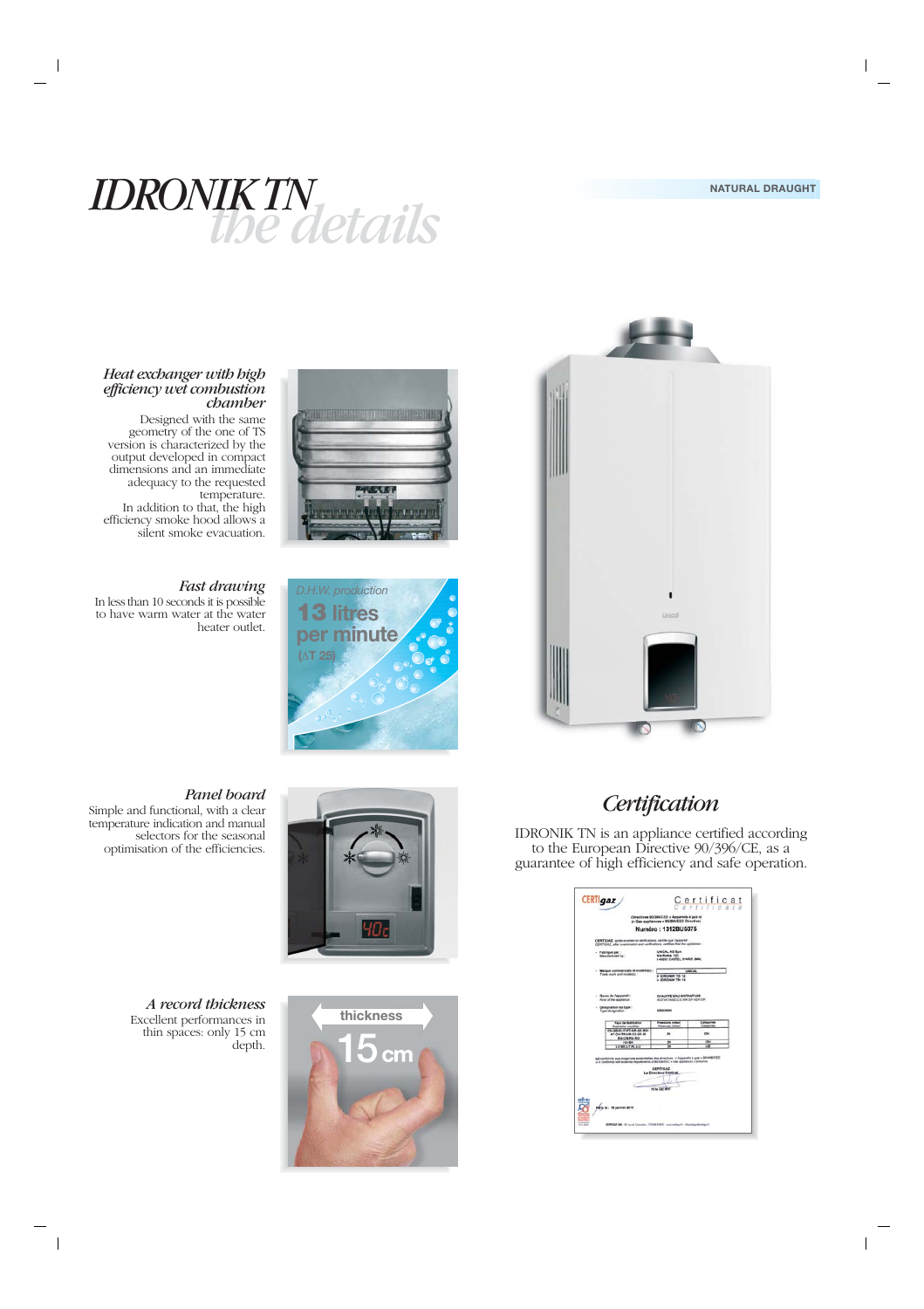# *IDRONIK TN*

## *The controls*

The panel board of IDRONIK TN is equipped with:

- *automatic output and water flow rate adjustment through two selecting knobs;*
- *seasonal selector*: depending on the inlet water temperature it is possible to adjust this knob in order to keep constant the temperature of the supplied hot water;
- *digital display* that shows the temperature set point;

• *battery fed*



# *Dimensions*

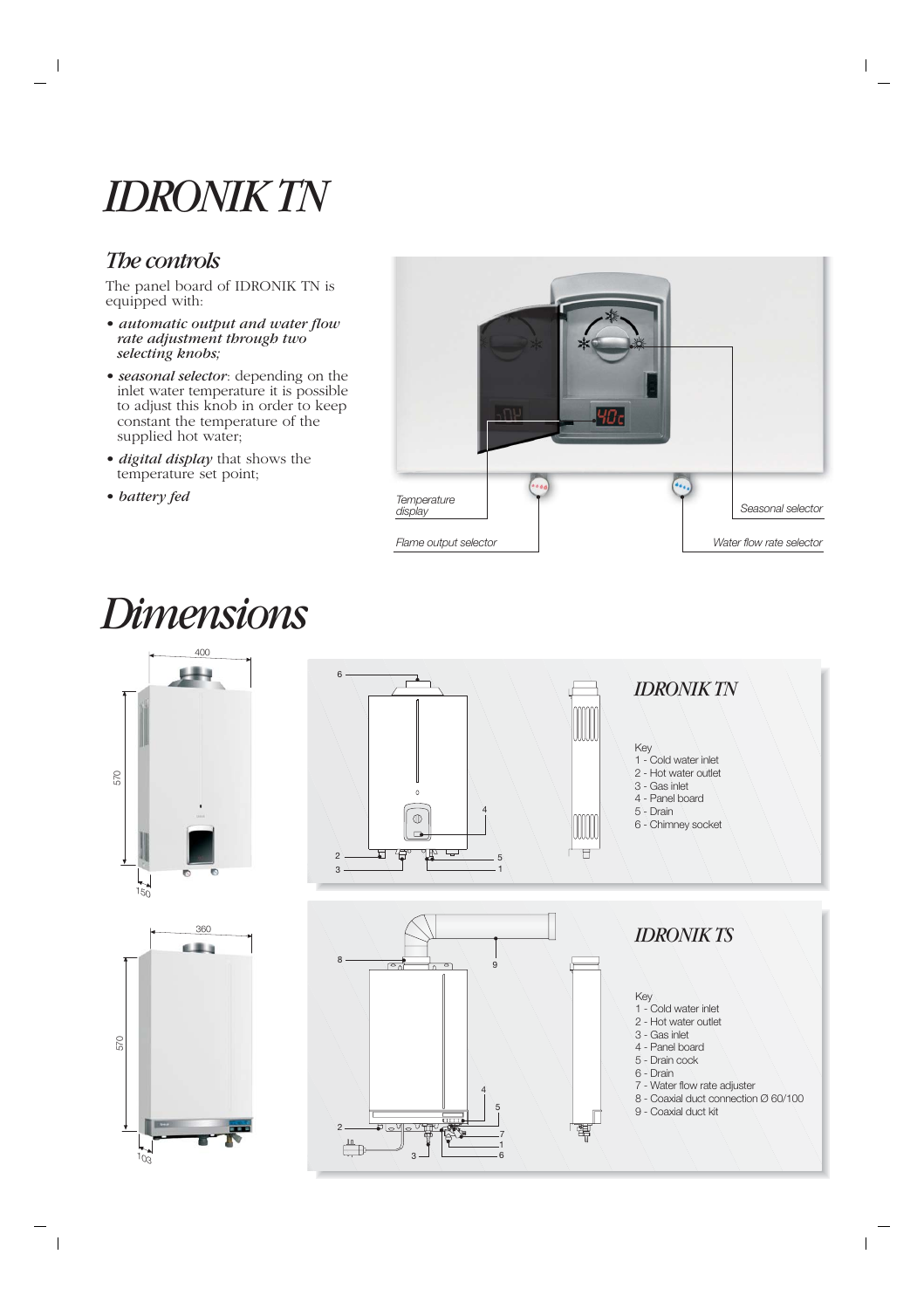# *Smoke evacuation*





<del>□</del>

≥ 20 mm

| <b>Model</b>                     |             | <b>IDRONIK TN 14</b>     | <b>IDRONIK TS 13</b> |
|----------------------------------|-------------|--------------------------|----------------------|
| Output                           |             |                          |                      |
| NOMINAL OUTPUT max.-min.         | kW          | $25 - 12,5$              | $22,5 - 8,5$         |
| Efficiency                       |             |                          |                      |
| <b>EFFICIENCY at full load</b>   | %           | 91,5                     | 91                   |
| EFFICIENCY at part load          | %           | 90                       | 89                   |
| <b>Domestic Hot Water</b>        |             |                          |                      |
| <b>TEMPERATURE RANGE</b>         | $^{\circ}C$ | $35 - 60$                | 35-60                |
| D.H.W. production with At 25K    | $V$ min     | 14                       | 13                   |
| D.H.W. PRESSURE min.-max.        | bar         | $0,2 - 10$               | $0.2 - 10$           |
| <b>Technical characteristics</b> |             |                          |                      |
| <b>SMOKE EVACUATION</b>          | mm          | 120                      | 60/100               |
| ALLOWED SMOKE EVACUATION LENGTH  |             | min. 0.5 m vertical      | $min. 1m - max. 3m$  |
| <b>GAS CONNECTION</b>            | Ø           | 1/2"                     | 1/2"                 |
| <b>WATER CONNECTIONS</b>         | Ø           | 1/2"                     | 1/2"                 |
| <b>DRAUGHT TYPE</b>              |             | natural                  | forced               |
| PROTECTION DEGREE                | IP          | X2D                      | X4D                  |
| <b>Electrical supply</b>         |             |                          |                      |
| <b>SUPPLY TENSION</b>            | $\vee$      | battery $2 \times 1.5 V$ | 230                  |
| <b>FREQUENCY</b>                 | Hz          |                          | 50                   |
| Weight                           |             |                          |                      |
| <b>DRY WEIGHT</b>                | kg          | 15                       | 20                   |